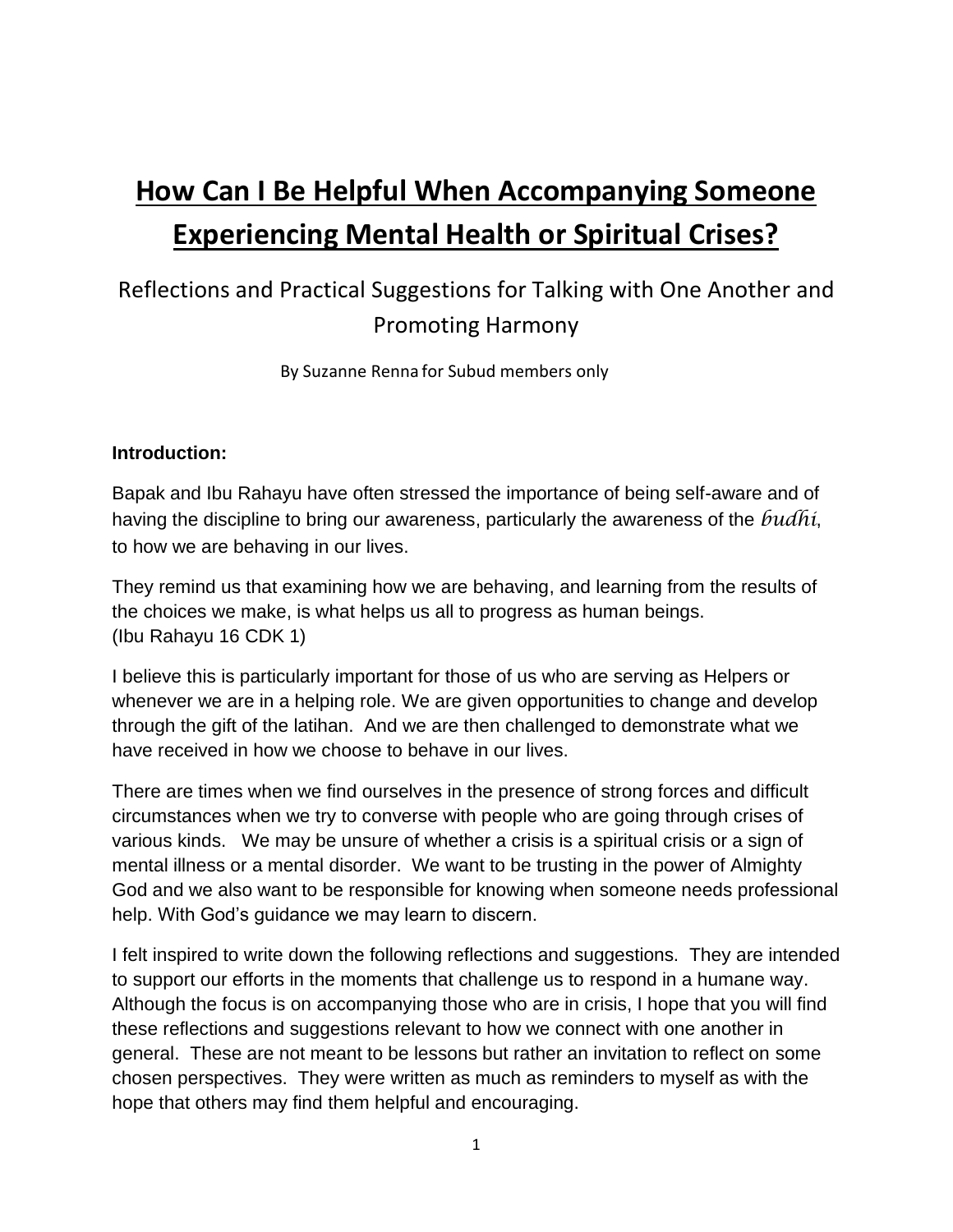#### **To Begin**….1. **Stay calm and keep your cool!**

#### **We in Subud are fortunate to have been opened and to have our latihan. We know we can find a still quiet place inside when we are surrendered to the wisdom and power of the Great Life within us all.**

When we are confronted with a difficult situation or when we are called upon to engage in a difficult conversation, we may gain a wider understanding from that quiet place within us.

We see outwardly that a transformative crisis can be quite unsettling for the person experiencing it, and uncomfortable for others nearby. However, inwardly we can also recognize that a crisis may be a way of moving towards resolving something of importance to the person's soul.

When we are in a position of caring for someone, it is not unusual to see a crisis, of any kind, as a problem to be solved or a difficulty to be transcended. And we may want to help the person get there quickly. Can we be aware of where our own reactions and responses are coming from? To what degree is it our own discomfort and fear we are trying to alleviate? When, and to what degree is our response appropriate in a given situation?

It may help to remember that crises may be something we all go through to varying degrees when moving towards greater wholeness. And a strong crisis may come as a result of suddenly being given the ability to see something we've been avoiding or were unaware of within ourselves. It may come from becoming aware of poor choices we've made in how we have been living our lives, or at times when we have been ruled by passions disconnected from inner guidance and a clash develops within us.

A spiritual crisis may be associated with a process of purification in which there is a breaking down of old familiar patterns. It can accompany movement into a wider sense of awareness or a higher level of understanding and functioning that we as helpers wouldn't want to interfere with.

On the other hand, a crisis associated with a mental illness usually expresses maladaptive ways of thinking about and addressing problems. And this may be accompanied by very frightening sensations and disorganized thoughts. These usually persist for longer periods of time and there may be a sense of profound disintegration rather than a sense of reorganization. We do not want, out of a misplaced sense of compassion and tolerance, to avoid addressing mental illness for what it is.

A person in either kind of crisis is trying to cope and may be trying to communicate in the face of confusion, shame, doubt, rage, loss, or feelings of inadequacy and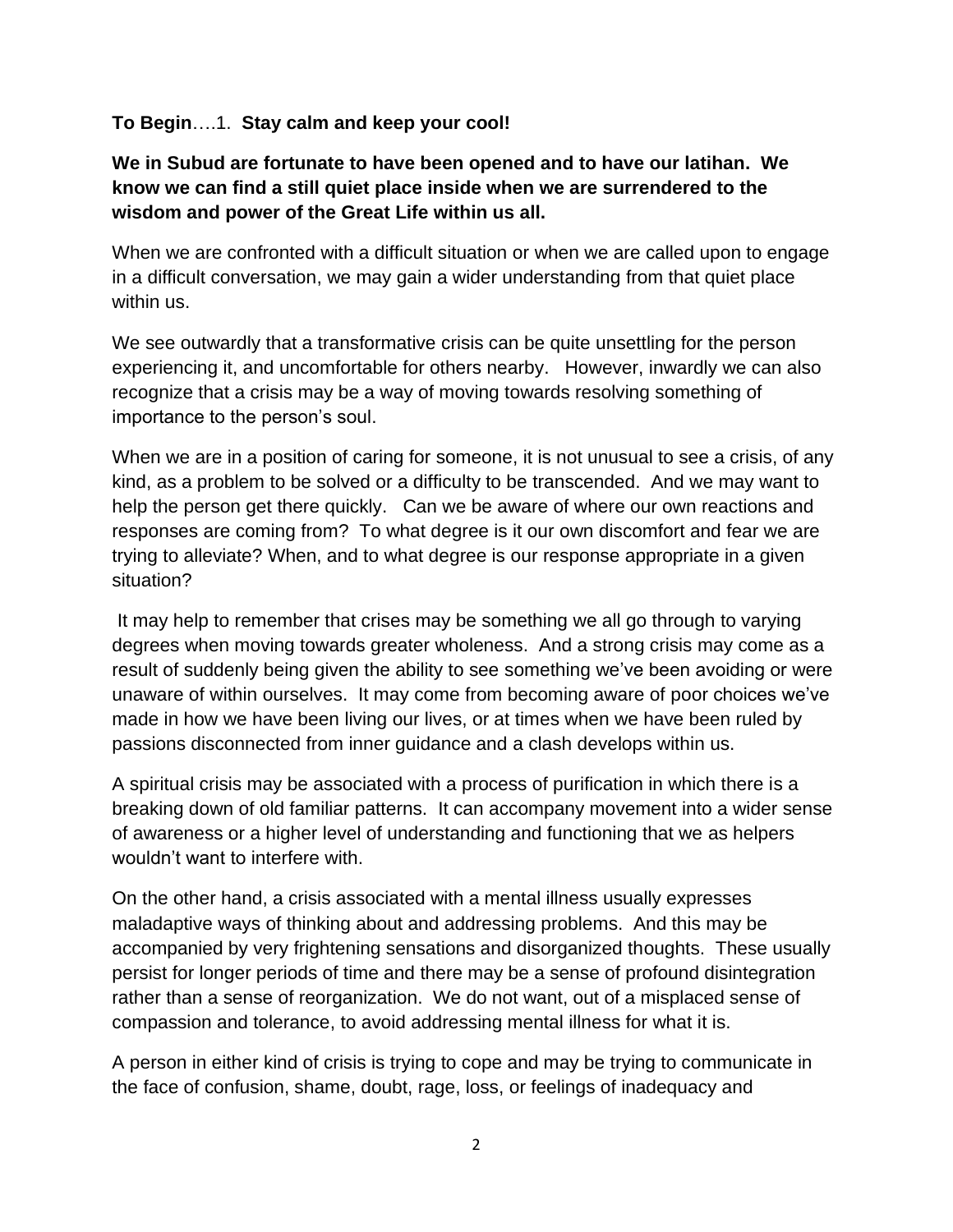helplessness, or even hopelessness. Conversely, a person experiencing a strong spiritual crisis may experience a deep sense of certainty, faith and a feeling of being accompanied by the power of God even as mistakes are being purified. Depending upon how that gets expressed it might appear as problematic to others who may experience the person as interfering or being overly confident or even arrogant.

It's helpful if we can hold onto our own quiet and maintain a compassionate, empathic presence without being drawn into reaction or overly identifying. We have our own latihan to support us in this.

For a mental illness there may be no simple cause and no simple cure. Change may be slow and recovery typically includes lapses and relapses. For a mentally ill person, medical care and/or other professional help is usually necessary. The latihan of Subud should not be seen or suggested as a cure for mental illness.

However, the latihan of helpers and others may help to maintain an inner calm and guidance for the state to be in when being with someone who is suffering from either mental illness or from the results of a spiritual crisis.

### 2. **When we are surrendered to God we know that It simply doesn't work to try to take responsibility for things we really have no power over. On the other hand, we want to be aware of the choices we do have and when we should be held accountable—this is** *Mawas Diri.*

We do not have power over how the course of a spiritual crisis will go or how long it will last. That is between each person and God.

Ibu Rahayu has stressed the importance of "*Mawas Diri*": taking responsibility for our own choices and behaviors. Whether a person we are trying to help becomes more aware; whether that person will have the discipline to carry through with what they have become aware of through their own latihan, or through their life struggles; whether they will ultimately become a better human being—these are not our responsibility. But we can learn to notice the difference between keeping respectful company and interfering. Even as parents, our children's paths are not fully ours to determine. What is our appropriate role in any given situation?

In the case of mental illness, we do not have control over whether a person will follow through on seeking professional help, will get well, or will stay well. We may wish with all our heart that a person will feel better and behave better. But ultimately we have no power over the choices that another person makes.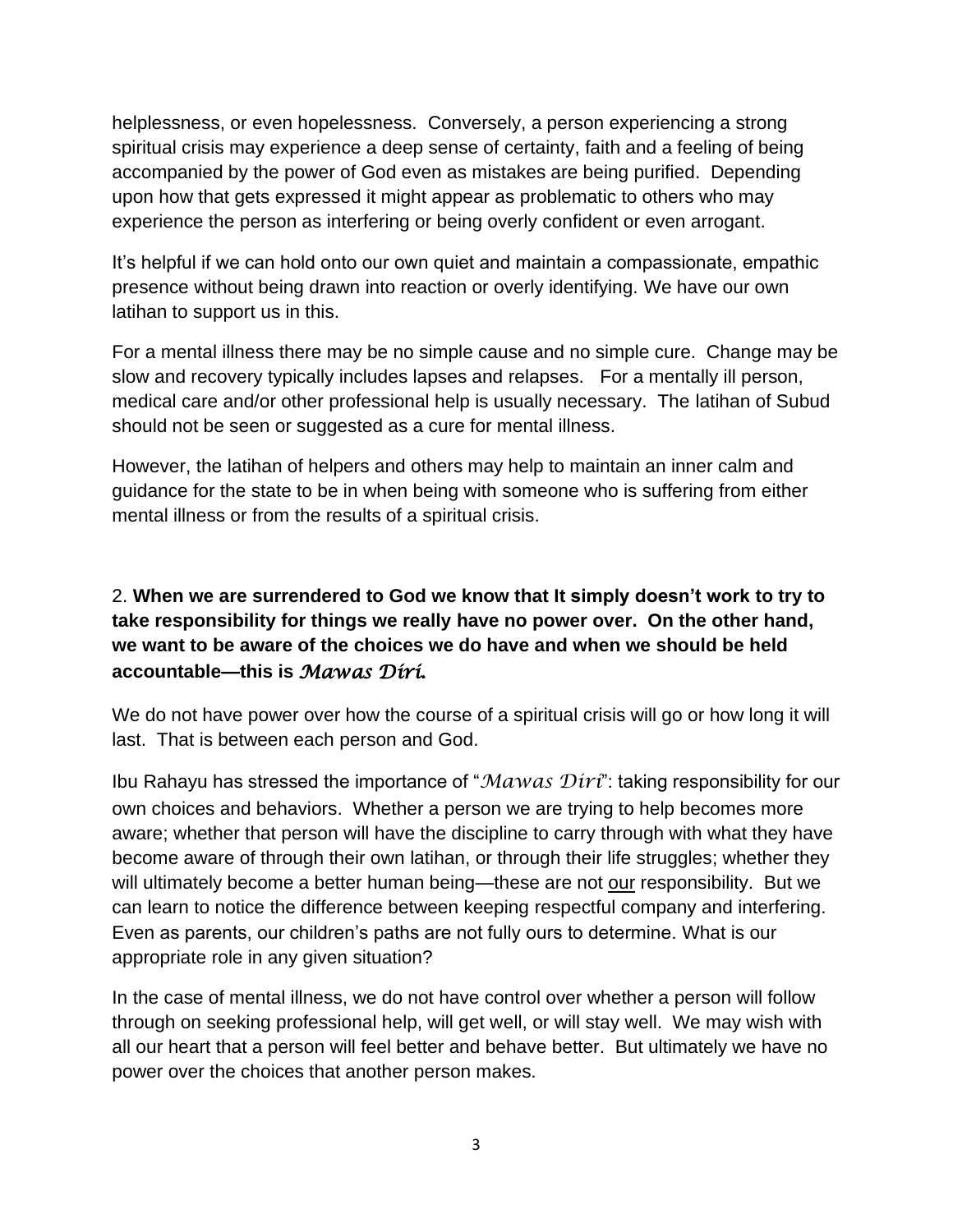What we do have power over, and can take responsibility for, is our own choice to make ourselves available in an appropriate way, to listen and to be present in a compassionate way.

We can express our concern. We can be open and honest about our limited ability to make things change for the better. And we can be honest about our confusion and concerns about what is going on.

It's also ok to protect ourselves by letting people know what our limits and boundaries are around the amount of time and the kind of attention we are willing and able to offer.

When we sense that someone may be ill, we can recommend that a professional be consulted.

When someone's behavior is disturbing the group, we can recommend and offer separate latihans. In the case of mental illness we can recommend and insist upon taking a break from latihan until the person's state has quietened and become more balanced so that the person is actually able to take responsibility for themselves and their behavior.

#### **3. When having a conversation with someone, particularly someone we're concerned about, we want to speak, with humility, from our own experience rather than assuming that we know what is true or best for another person.**

Using "I" statements rather than "you" statements can express this. "I" statements and "you" statements communicate a different sense and feeling.

When we speak using "I" statements we are sharing and taking responsibility for our own perceptions and reactions or responses. When we speak in "you" statements we tend to be making judgements about the other person. Think of a time when you remember feeling that someone had summed you up and made assumptions about you wrongly. When we feel we are being judged it usually makes us want to defend ourselves. A battle of the wills is often the result, and such battles foster disharmony.

#### **Examples of "you" statements:**

"You're out of control." "You're trying to get the answers you want by testing the same things over and over." "You're being rude." "You're full of nafsu."

#### **Examples of "you" statements disguised as "I" statements**:

"I think your nafsu is controlling you." "I think you're just trying to get attention and get your own way." (These are not true "I" statements despite the use of the first person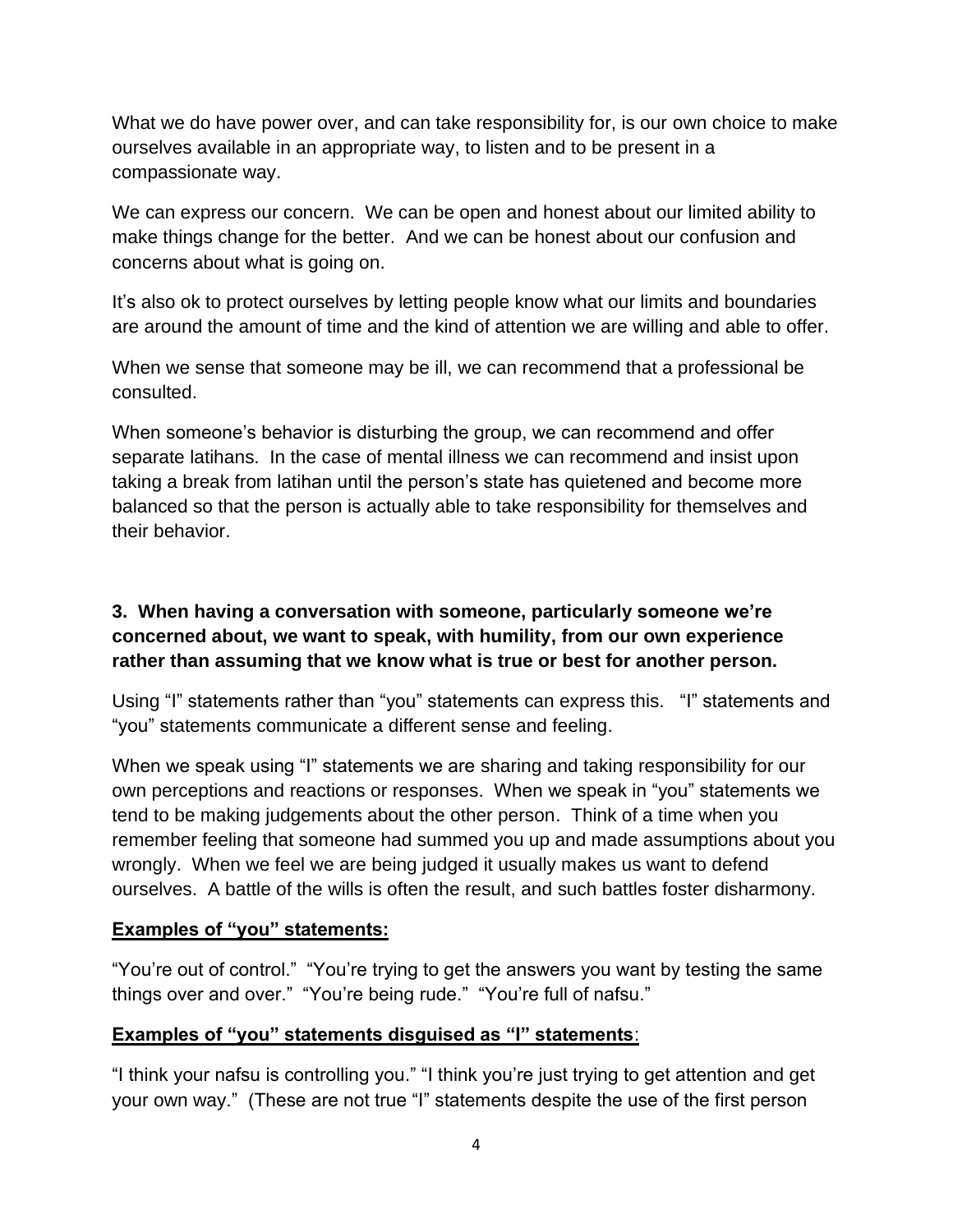pronoun because they refer to the speaker's judgement of the other person or an assessment of the other person's motivations rather than to the speaker's own experience of the person.)

By the way, "You" statements can be appropriate and useful when they express actual agreed upon facts such as "You've been having particularly loud and disturbing latihans for the past 2 weeks." Or, when they express basic rights such as "You have a right to register a complaint." And sometimes tentative "You" statements may be made when trying to check out if you correctly hear and understand what another person appears to be saying: "You're feeling confused and want help understanding what you've been experiencing?"

#### **Examples of "I " Statements:**

"I notice that you seem to be having difficulty stopping your latihan lately. I'm concerned." "I don't like it when we act as if nothing is wrong when I get the sense that something is very wrong." "I expect you may tell me to mind my own business but I want to let you know that I care about you." "I feel it's too much to handle alone. Let's get some outside help, or professional help." "I'm sorry but I'm not willing to test with you any further because I feel I'm not helping by testing and may even be doing harm." (These statements all refer to the speaker's experience—experience of the other person, of their relationship, and of the speaker's own fears, wishes and limits.)

#### **4. We can be true to ourselves and authentic in politely expressing ourselves. But what does it mean to be true to one's Inner Self and also true to where we are in the reality of our outward circumstances? Perhaps being true to ourselves means knowing and admitting that we are not perfect beings.**

We are here in this world to learn and we are limited in what we can offer another person. It's alright, perhaps even essential, to be honest about that.

It takes time and experience to know our limits. Sometimes we feel angry and impatient with someone who is having difficulties or who may be mentally ill. Their needs may be great, and their behaviors can be frustrating and disturbing to us and to others in our group.

It's not pleasant to feel helpless in the face of such demanding challenges. We may find ourselves casting blame. We get worried that we will be pulled more deeply into an unpleasant situation or we'll hurt someone's feelings. And so we may be overly cautious or even avoid addressing something that is bothering us. Then, as feelings build up, we find ourselves getting reactive and we feel a growing sense of responsibility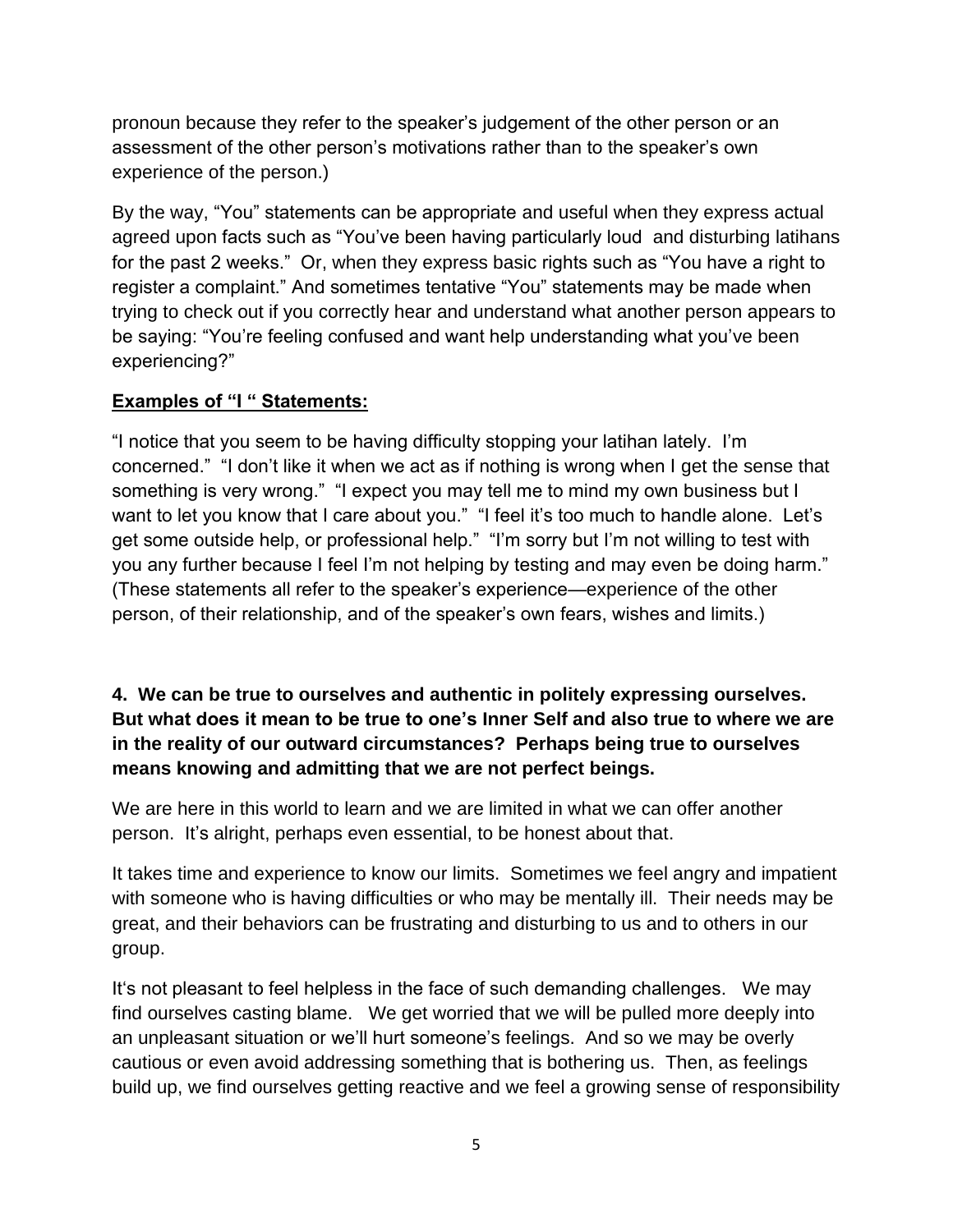for protecting the integrity of the group as a whole. If, at this point, we try to impose our expectations on someone who is unable to function well, it doesn't go well.

When we abandon ourselves by not being honest about our limitations, we don't do anyone any good. It's better if we can be up front about how complex our feelings are so we can respond in a humane way rather than simply reacting. We care, but we have our fears. We surrender to God and ask for guidance, but sometimes, if we are honest, we don't necessarily receive as clearly as we wish and get confused by our thoughts and feelings.

If our own personal past or present experiences are too close to what another person who is having difficulties is going through, we may not be able maintain our own equilibrium. It may be better in such a case for someone else to be in the helping role this time. Sometimes it helps to admit what we actually feel, without going into so much detail that we draw attention away from the person in need. And, we can ask for forgiveness.

The truth is that we do have our limits. For instance, we don't have all the time in the world to give. It's best to be honest about how much time we do actually have, and when, so that we can be fully present during that time.

We can also set limits on certain behaviors. It is not alright for a person to be physically aggressive toward others. And we can make it clear that stealing, or coming to latihan drunk on alcohol or high on drugs is unacceptable.

We can be honest about being out of our range of knowledge and experience regarding mental health and illness, or about the meaning of a spiritual crisis. We can express our own wish to ask for a professional consultation and/or for a consultation with other helpers.

#### **5. Respecting a person's privacy, we want to be sensitive about what is appropriate to share and with whom. Can we recognize and know the difference between secrecy and confidentiality?**

When someone shares their innermost feelings with us it is a sacred trust. We should not take that lightly nor talk indiscriminately about what someone has told us they are going through. No one likes to be the object of idle gossip.

On the other hand, helpers are part of a dewan that needs to work together harmoniously. It is important that we be able to consult with one another about our own reactions and fears and to be able to test for God's guidance in how to handle our own responses individually and collectively.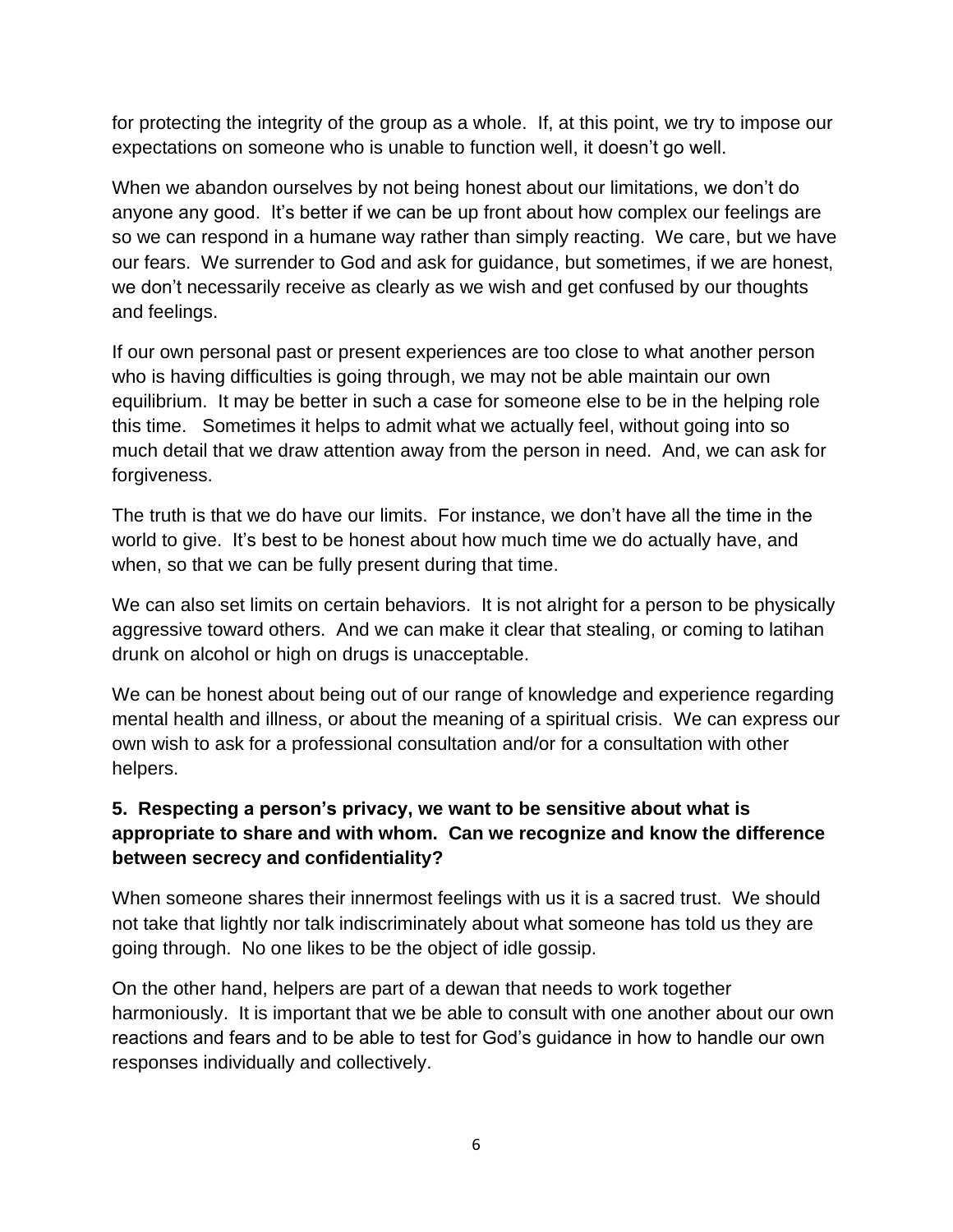If a person suffering from mental illness has a professional caregiver, and they give us permission, we can let that professional know that we are concerned about recent changes we observe. But the caregiver will be bound by rules of confidentiality and will not be able to share with us any information about their patient without written permission from their patient. However, that professional caregiver may be able to give general helpful advice and advise steps to take in an emergency situation.

We ourselves should be wary of promising to keep things secret, as opposed to confidential. We can be drawn into feeling proud or special for being taken into someone's confidence. And those feelings can cause disharmony to develop in a group and can keep us from sharing or reporting things that need to be shared or reported for reasons of safely.

**6. When in conversation with anyone but particularly with someone experiencing a crisis of any kind, we want to listen with compassion. We want to hear the other person's underlying feelings and what they are yearning for. We should try to avoid arguing or making suggestions about the particulars of what someone is talking about. When we feel like arguing or keep pressing our own points, it helps to pause and ask ourselves where our own strong need to be helpful is coming from.**

Sometimes, in an effort to make things better, we pick up and respond to the details of something upsetting that someone is describing by giving suggestions or trying to set the person straight.

When we do that it can feel to the other person that we are more interested in their problem, or in checking out the truth of what they are saying about their experience, than in being with them as human beings.

It may demonstrate that we are paying more attention to the person's weaknesses than in trusting their inner strength. And, it can also feel that we are leading with our thinking and are not ourselves centered and quiet enough inside to really be with them.

**Different responses come from different efforts we are trying to make. It helps if we can become aware of what our efforts are and to check ourselves, to see if what we are saying is really what would be most helpful.** 

#### **Examples:**

A Person having difficulty says with mounting desperation, "I feel like Cassandra. I'm trying to tell you something, but nobody listens to me."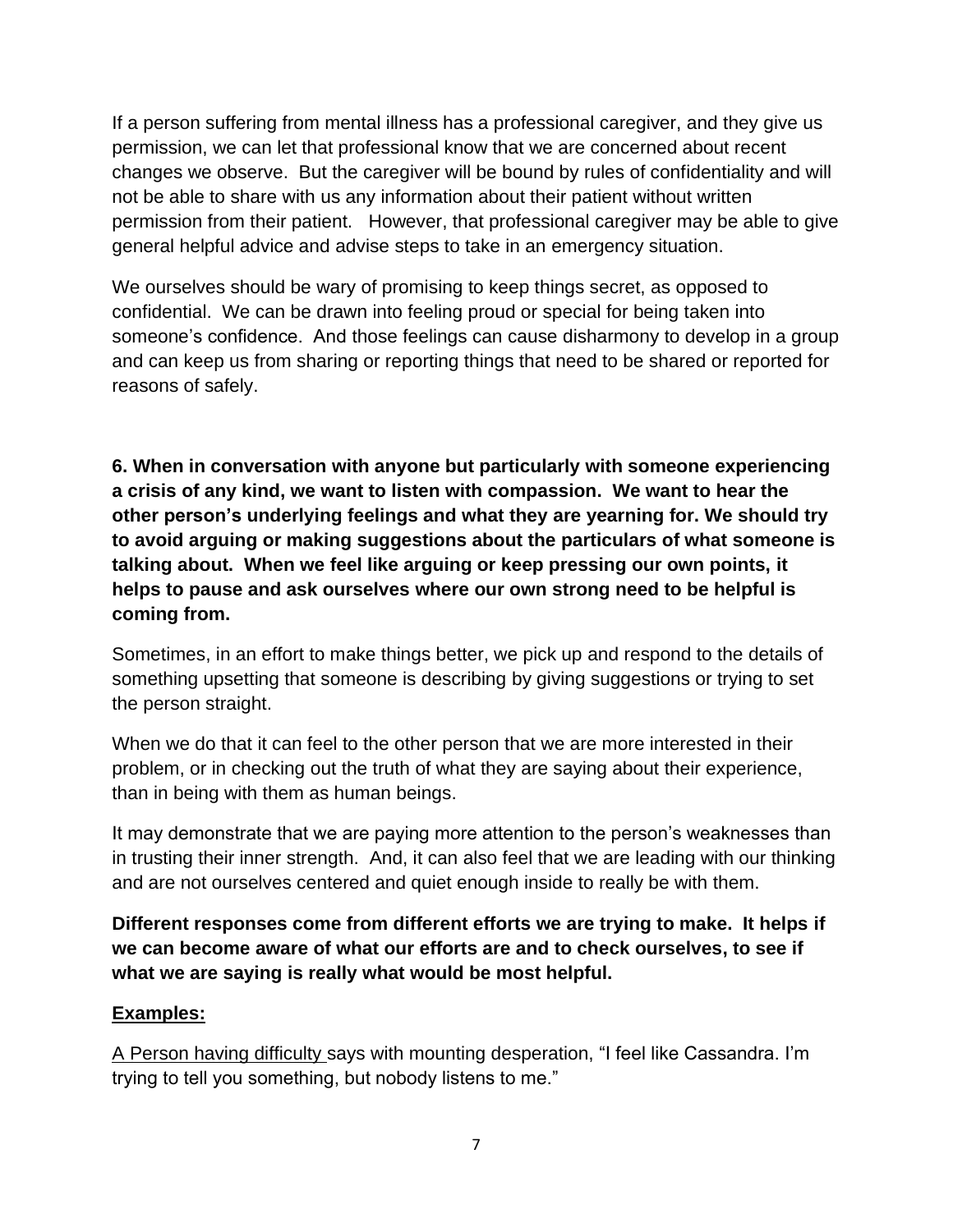Listener #1: (Trying to reassure the Person) "Don't worry. It will be alright if you keep doing the latihan."

Listener #2 (reacting to the particular words the person said, perhaps feeling under attack and trying to explain): "We **are** listening to you. Can't you see how hard we're trying?"

Listener #3 (asking for information and responding to the words the person said in an effort to fix things or make things better): "When did you say anything? People might listen to you if you weren't always so quick to blame. Remember that Bapak said we need to have patience and acceptance."

Listener #4: (wanting to show genuine interest) "Well, maybe you're on to something! Tell me again, what is it that's worrying you?"

Listener #5: (paying attention to the person's feelings and responding with empathy): "It's very frustrating and isolating when we don't seem to get what you're saying."

Listener #6 (paying attention to what the person seems to be yearning for and responding with compassion): "I think I understand that you are trying to share something and it's very important to feel you are being taken seriously."

Listener #7 (wanting to check if she understands and can feel what the person is saying, responds by sharing what she has understood): "You say you feel just like Casandra--you're trying to let us know that something bad is going to happen?... but you're getting no response? … Or, nobody believes you?... And that's making you angry?"

Listener #8 (wanting to be honest and perhaps end the conversation) "I find it difficult to understand what you are saying. I'm sorry, it just doesn't correspond with my own experience."

It would be interesting to imagine, if you were the person having difficulty, how you would feel and what your reaction might be to each of the 8 Listener's attempts above.

Also, if you were to look at each of the above listener's responses, it would be interesting to see if you have a sense of where each effort might be coming from. No response is exactly right or wrong. Each is motivated by a different intention or perhaps comes from a different place within. Each will have a different effect.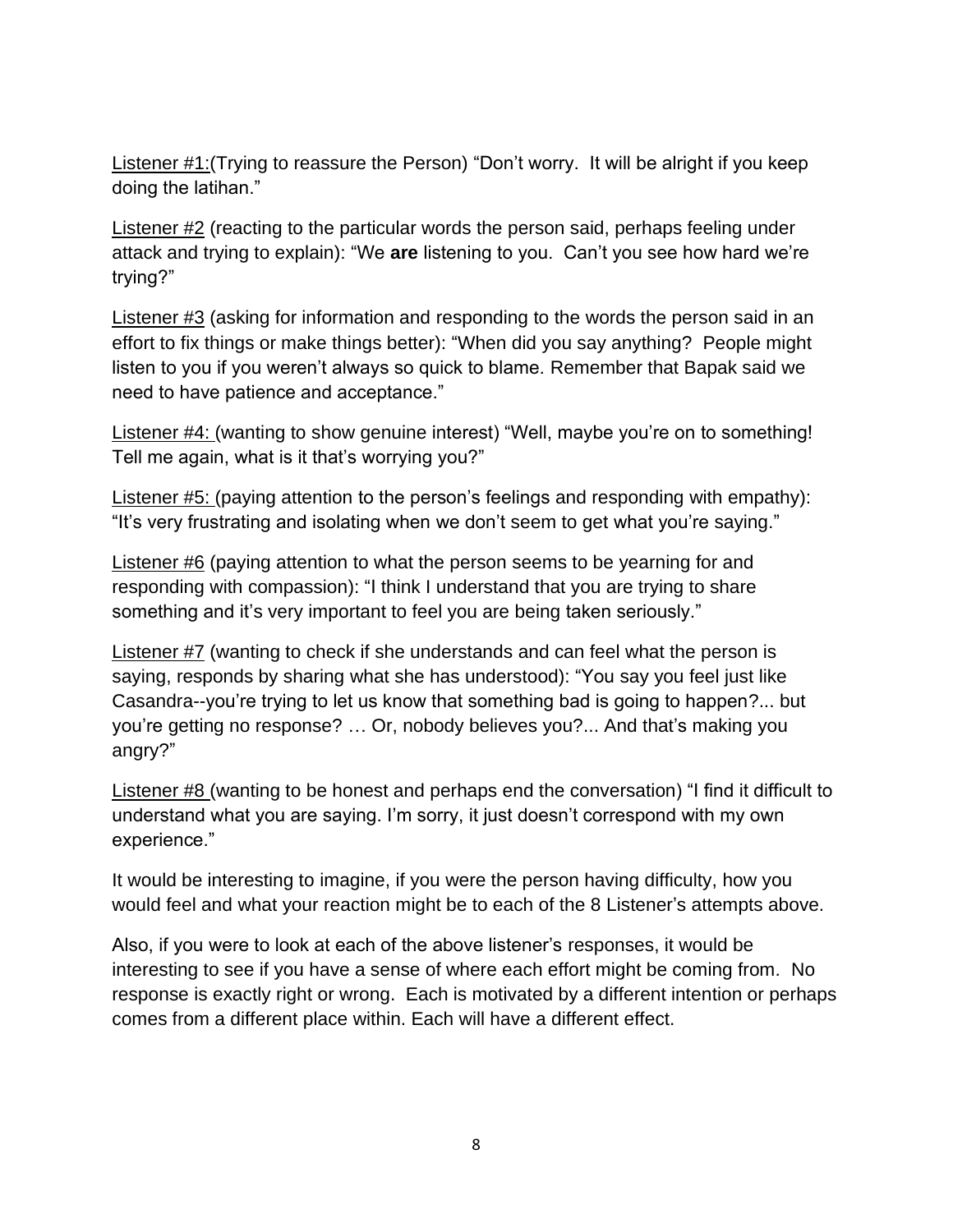When we are surrendered to God and in touch with our innermost self, we may become conscious in a different way. We may come to know when we are being motivated by a wish or strong feeling or our own possibly misguided belief. And we can be in charge of our actions and responses by choice, directing them in accordance with our *buddhi.*

Hopefully, as we become aware of what is motivating our own responses, and we are patient and open to looking at what results from our efforts, we can come to understand and sense when we are making a true connection with another person. We may come to know in the moment what comes from inner guidance and what comes from which desire. And hopefully we will learn how to be most helpful in ways appropriate to each person in any given moment.

#### **7. As someone trying to be helpful, are feelings of helplessness a sign that we ourselves should be doing something more for the person we care about?**

#### **It could be a sign that there is a real limit to what we can do. Is it really possible for us to make a person be different from what they are? Should we try to make a person feel something different from what they are feeling?**

We should be kind to ourselves when we are feeling helpless. There is a limit to what any person can do to change how someone else feels or to help them be something different from what is true for them in the moment. Isn't this what Bapak meant when he advised us that each person must be loved and respected for where they are on their own path according to their own capacity in the present moment?

We are each unique beings with our own challenges in life, moving at our own pace in accordance with many forces and what God wills for us. We know that pulling on a plant's leaves won't make it grow. It's the same for people.

And, when we feel our helplessness we may also be picking up empathically on what the person we are accompanying is feeling. Our feelings of helplessness and frustration or even anger may be clues that the person we are talking with is feeling helpless and frustrated and angry. When we become aware of this we can be more in tune with the person we are with while recognizing that we are not exactly the same as that person.

**8. Patiently listening with love and respect is just as important, and maybe more so, than what we say. Real human company and empathy are valuable, and unfortunately can be difficult to find.**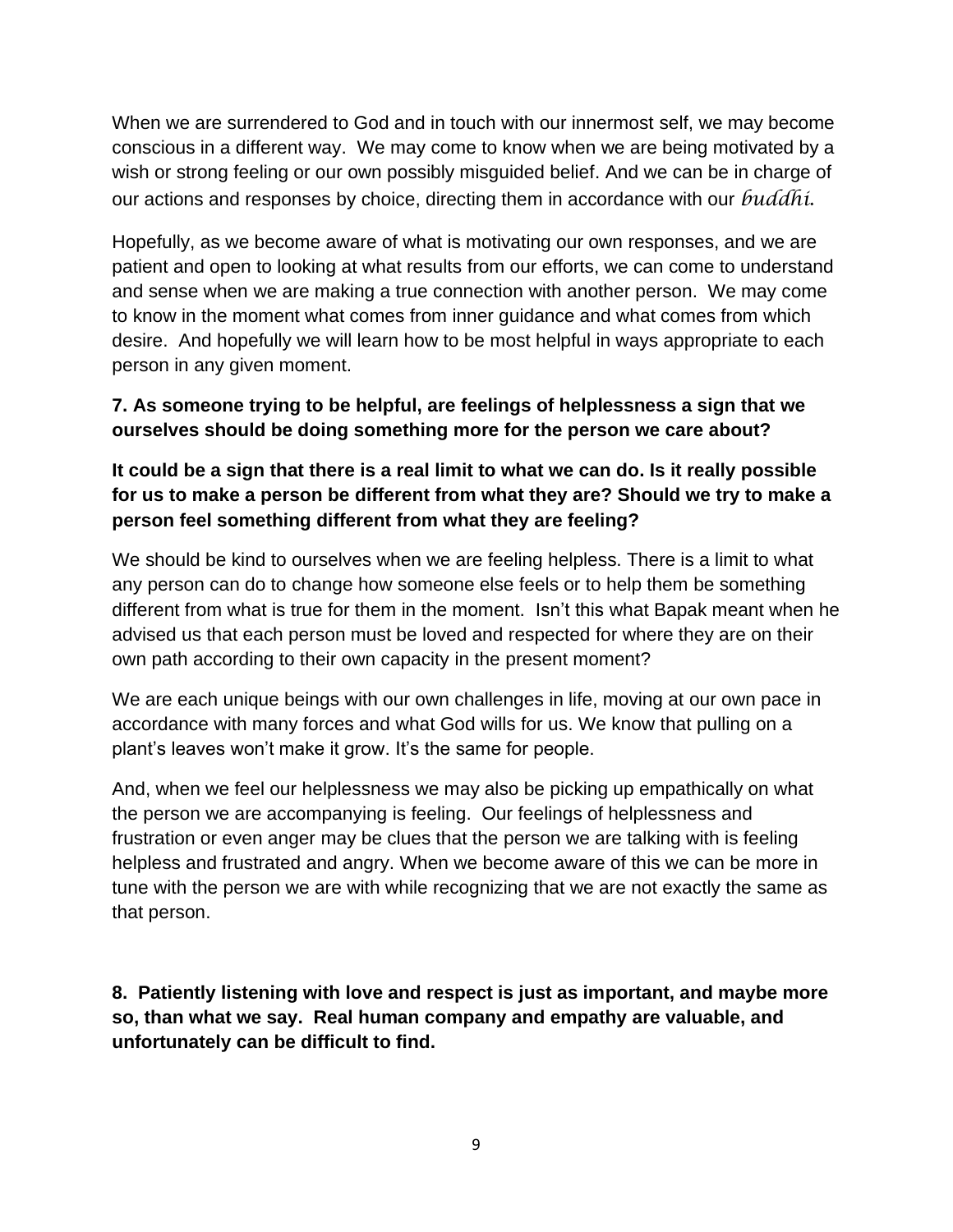Human company and empathy do matter. We feel grateful when someone takes the time to truly join with us in conversation by tuning in and responding before jumping to another topic or moving on to sharing their own experiences.

In times when we are out of balance and feel confusion and pain it's more bearable when we have the company of another human being. Going through changes, whether benign or catastrophic, always involves loss, even if in the end it leads to something beneficial.

To be able to share our perspectives without being judged can be healing and comforting. Sometimes we just need to talk and be heard with a compassion that is unspoken. We need to hear our own voices and aren't looking for sympathy or suggestions. When another human engages in trying to understand and appreciate our experience it is a precious gift.

The willingness to join someone and to try to see things as if we could see through their eyes, sense what they are sensing, and feel what they are feeling, requires that we not be invested in changing them or getting them to change their perspective.

It sometimes happens that we want someone to change or to feel better mainly so that we ourselves will feel confirmed in our sense of ourselves as helpers. If we become aware that we are coming from that place we can make different choices. We can remember to tune in to our *budhi.*

When we listen *budhi to budhi* it gives us a better sense of at least some part of what another person may be experiencing. We can then convey the image or sense we are getting and be open to hearing back from the person as to whether we are touching on what feels true for them, or not. If not, we should be open to hearing the person's revision.

#### **Example of an empathic exchange:**

Listener: "It's as though you can never do enough, or do things right?" "And it feels as if God is asking too much of you? … or God has abandoned you?"

Person: "Actually, I feel that God is asking me to do something that feels wrong and I don't know what to trust."

Listener: "You're wondering if it is God or some other force at work?"

Person: "Yes!" "What if this is actually coming from some lower force?" "But it touches me deeply and feels right."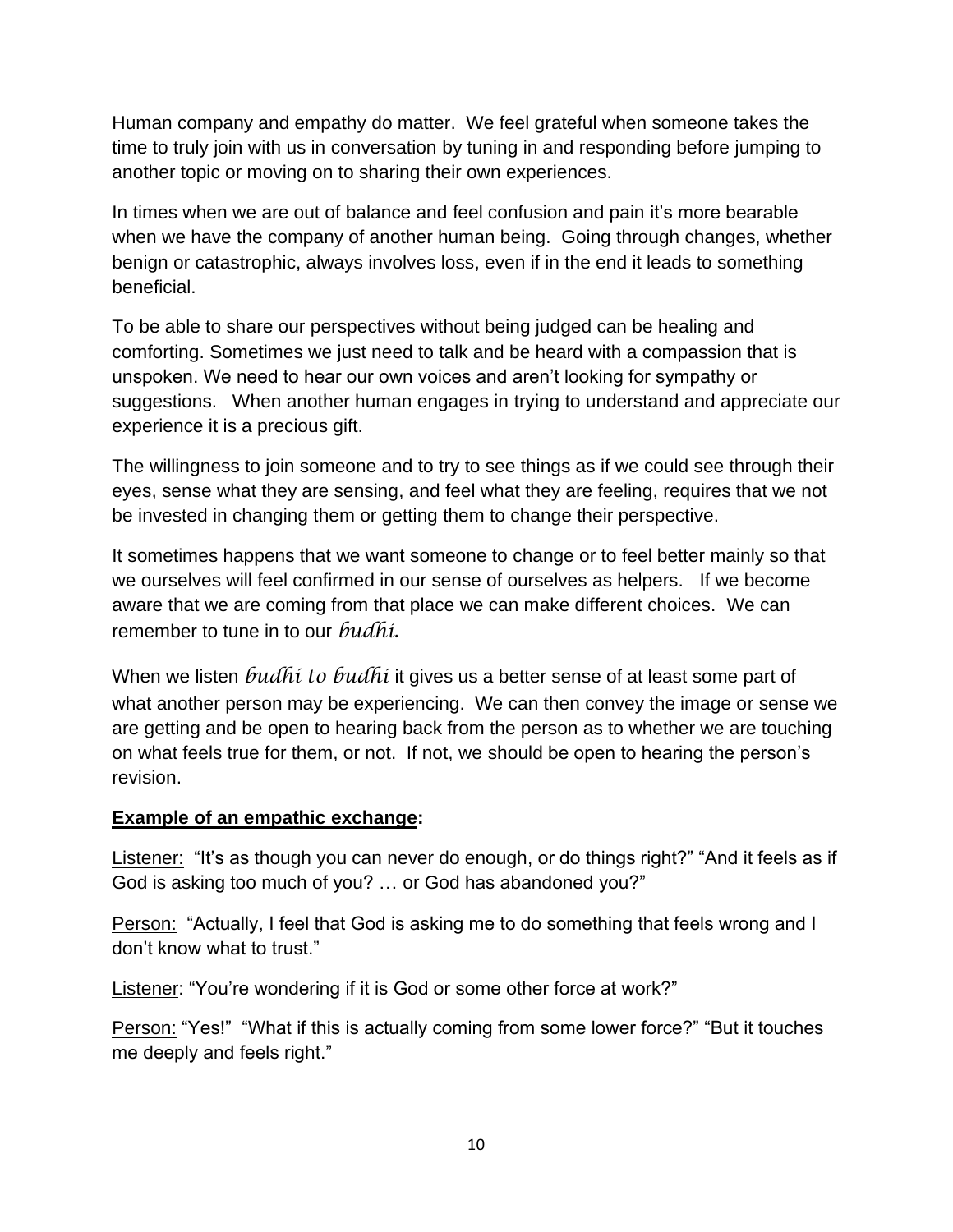Listener: "It feels like the guidance comes from God but how do we know? " "And what if others, including Subud members, won't believe you or can't understand your experience?"

(Notice that in the first Listener statement, the Listener has tried, tentatively, to put into words an attempt to understanding the Person's dilemma. But the Person says that this isn't quite right and shares their own sense of things. To this the Listener continues trying to feel what the other person may be feeling and responds with a different empathic guess at what the Person means. The Listener stays present, is open to learning from the Person and is trying on what the Person is experiencing.)

Joining, sensing, and sharing respectfully and tentatively is the basis of empathy. Empathy is an effort to understand someone else's experience in the way that they experience it. We've all heard the phrase "Empathy is like standing in the other person's shoes." It comes from our willingness to listen openly, being aware and accepting of where a person may be hurting and feeling vulnerable; what they may be fearing; what they may be hoping and yearning for, and what they feel they need.

We can empathize not only with what someone is talking about but also, at the same time, with what it is like to be talking about it with us in the moment.

A person may not know fully how to put these things into words or what to ask for. Our listening, our genuine attempts to understand and our company are important. And it's most helpful when we accept sharing as part of a process, rather than responding with an effort to pin things down or make a point.

Warning: Sometimes we may find ourselves using empathy instrumentally as a way of getting a person to take our own perspective. This would actually be interfering and may be a way of trying to change what a person is going through. Even with the best of intentions, manipulating someone in this way usually causes more harm than good.

However, empathy can be transforming. When we are quietly open, we may be guided by the grace of God to truly keep someone company as they go through difficult times. And we may be allowed to be an instrument of change. But ultimately that is not through our own will and design.

Empathy asks us to trust that pain has legitimacy and purpose. It also asks us to have faith in each person's inner being and timing in a very fundamental sense.

Can we believe in a person's capacity to heal and to grow in accordance with what they are able to do, in accordance with their own timing, and according to God's larger plan?

In the case of mental illness, we may, through empathy, be given a window into how stuck, disorganized, paranoid or disintegrated a person's thought processes have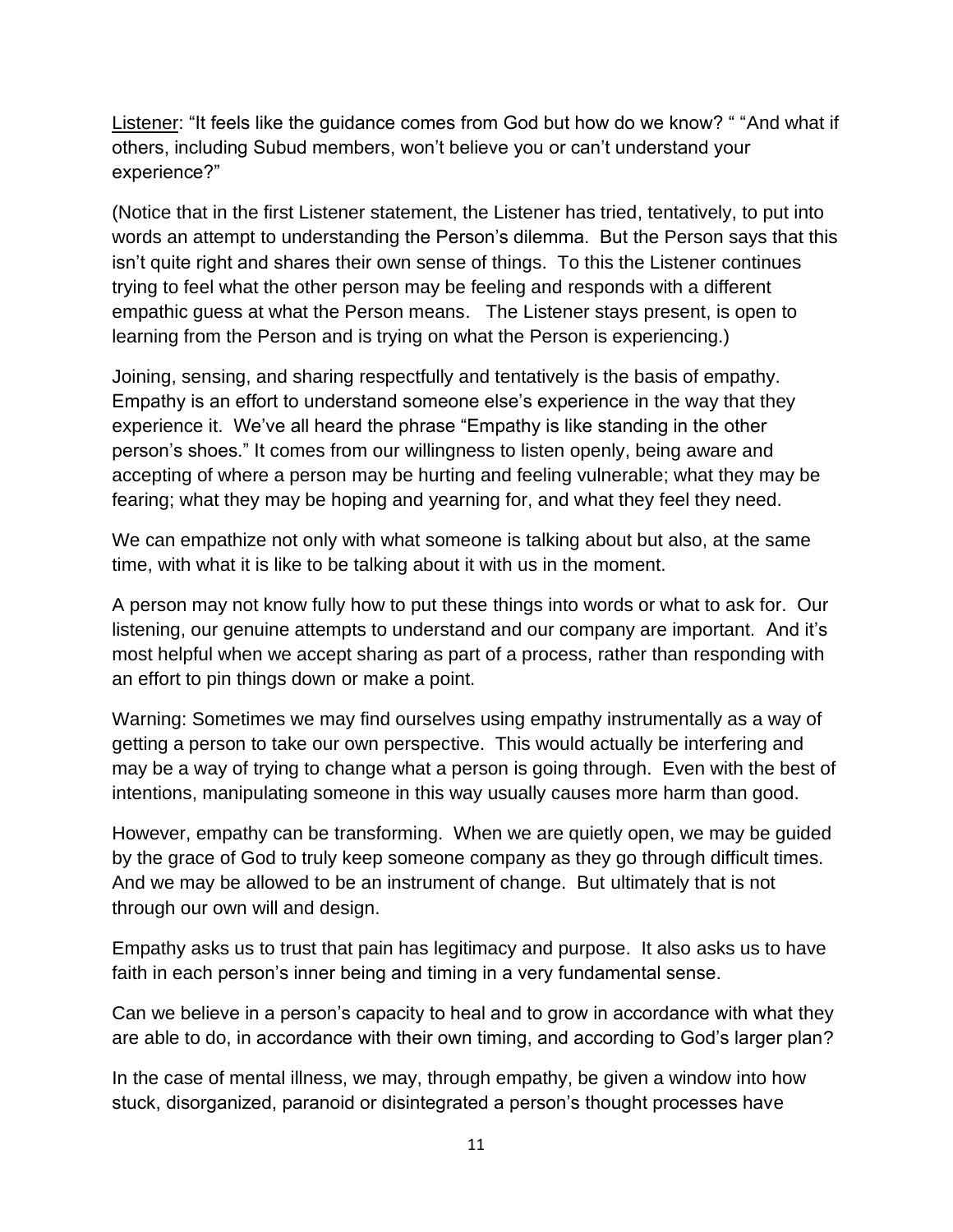become, and how disconnected this is with matters of the soul. This can be very frightening. And, we rightfully hesitate to intensify feelings that are symptomatic of illness.

When we empathize, it's important to remember that it doesn't mean we necessarily agree with the person's perceptions or stance or actions.

Isn't there a place for reassurance, for distracting someone from something they are obsessively caught up in, or confronting what isn't real and giving advice, information, referrals and recommendations?

Yes! When there is true compassion for someone's experience our advice and suggestions can better be trusted. There's a place for challenging, giving advice, imparting information, joking, reassuring, giving pep talks, making recommendations, quoting Bapak, or confronting someone. But that generally takes place after a person feels that their own experience has been heard, is taken seriously, and that we are doing our best to understand and accept what having that experience is like.

**9. People going through strongly transforming spiritual crises, and people recovering from mental illness, say how important it is to find safe places where they can be respected and accepted despite how they may appear to be outwardly. Yet providing a safe space is not the same as embracing or condoning poor decisions and harmful behavior.**

Truly respecting someone entails trusting that if we are coming from the right place, people will be able to tolerate limits we set on poor behavior. But what does it mean to come from the right place? This is something we can test.

Those who have gone through a strong spiritual crisis, and those who are recovering from a mental breakdown may speak of how frightening it can be to face such things alone. A spiritual crisis can be a real test of faith, in which faith may be lost, comprehended differently and hopefully recovered.

We all yearn to know that someone might know the worst about our mistakes, weaknesses and struggles and yet still, surrendering to the power of God, respect us and care about us no matter what. We yearn to have someone who is willing to trust in the validity of our experience and who will make an effort to be open to sensing what we are experiencing, without judging us as people.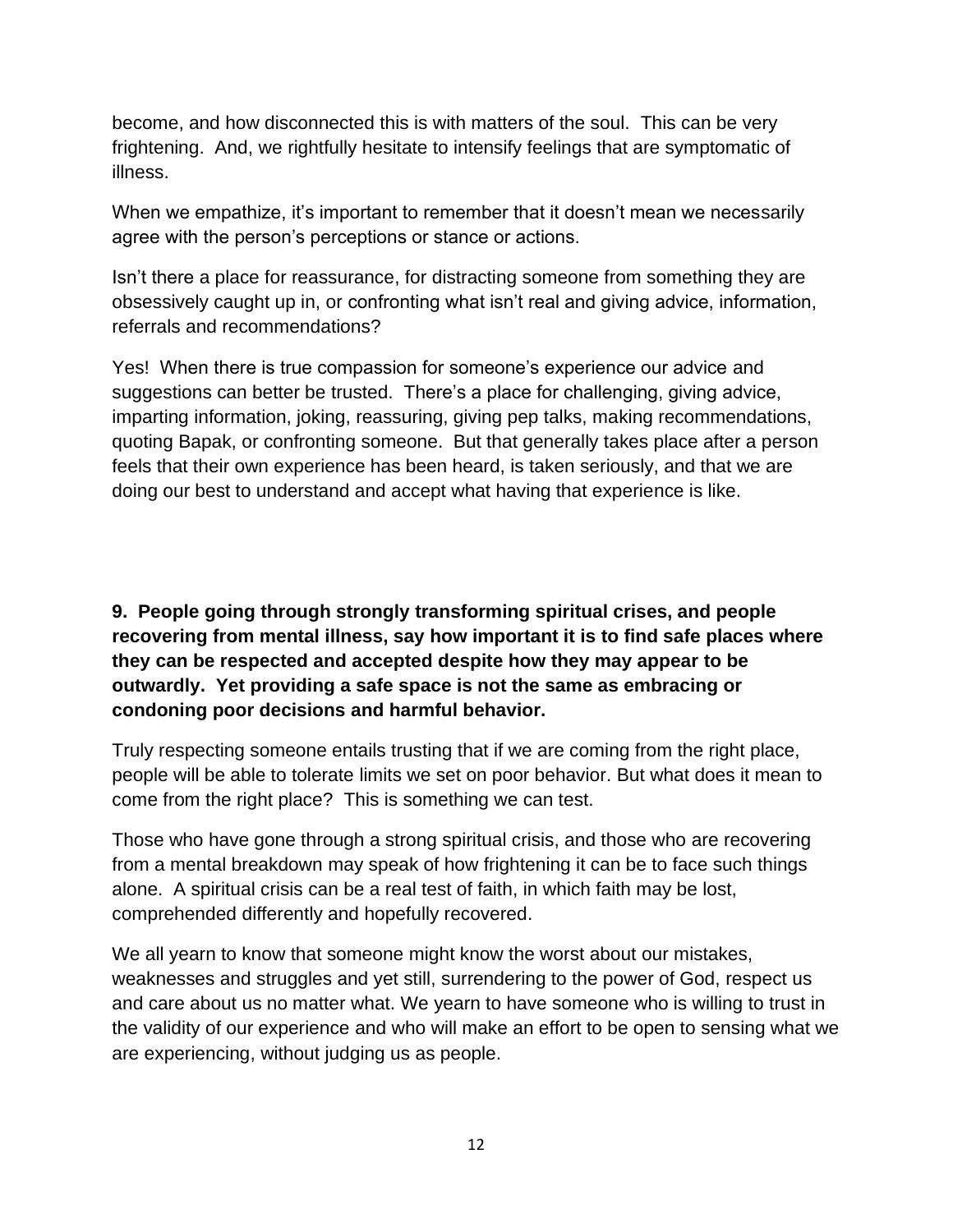For us this means that it is important to acknowledge the power of God and the "*Budh*i" within each person, while at the same time recognizing that maladaptive choices and bad behaviors are not something that we are meant to accept, tolerate or encourage. Loving and respecting the *budhi* of a person is different from accepting or condoning inappropriate behavior. We need to become aware of when we confuse these and where that comes from within ourselves.

In some instances, people experiencing a spiritual crisis have an enhanced perception and they may be able to "see into" the person who is trying to relate to them. Their observations may be insightfully accurate and helpful. It's important that we be in an open and surrendered state rather than being attached to and identified with our role as "Helper".

With mental illness, due to changes in such things as brain chemistry, it may be particularly difficult for our respectfully loving voices to be heard. Our compassionate voices may be drowned out by internal "voices" that are full of blame and contempt. Or, as in the case of major depression, numbness may block an ability to hear and respond.

A person suffering from symptoms of mental illness may be filled with harsh judgmental thoughts about themselves and about others. Guilt and shame, feelings of being "rotten to the core", can make a person particularly vulnerable to fears of being stigmatized.

At the same time hyper-elated feelings, grandiose ideas, and heightened creativity due to an imbalance in brain chemistry can make a mentally ill person, or one with a mental disorder, feel superior and above any observations or advice one might offer. This generally has a different feel to it than the enhanced perception of a spiritual crisis.

Looking back after recovery from mental illness, people often mention that having someone nearby with a quiet inner faith can be very important. There is need for the company of another who is unafraid to see and respond to whatever health is still there while at the same time being realistic and straightforward about the ways that things are amiss.

People benefit when we see their essential being and respect their timing. By offering that kind of presence we can support a person who is ill in accepting professional help and beginning a path toward recovery and reconnection with their own true selves in a healthier way.

After years of pushing away any advice to seek professional help, people with mental health issues may finally get the message. It's important that friends and family not give up completely. You can say over and over in a caring way that your loved one should take their own pain seriously.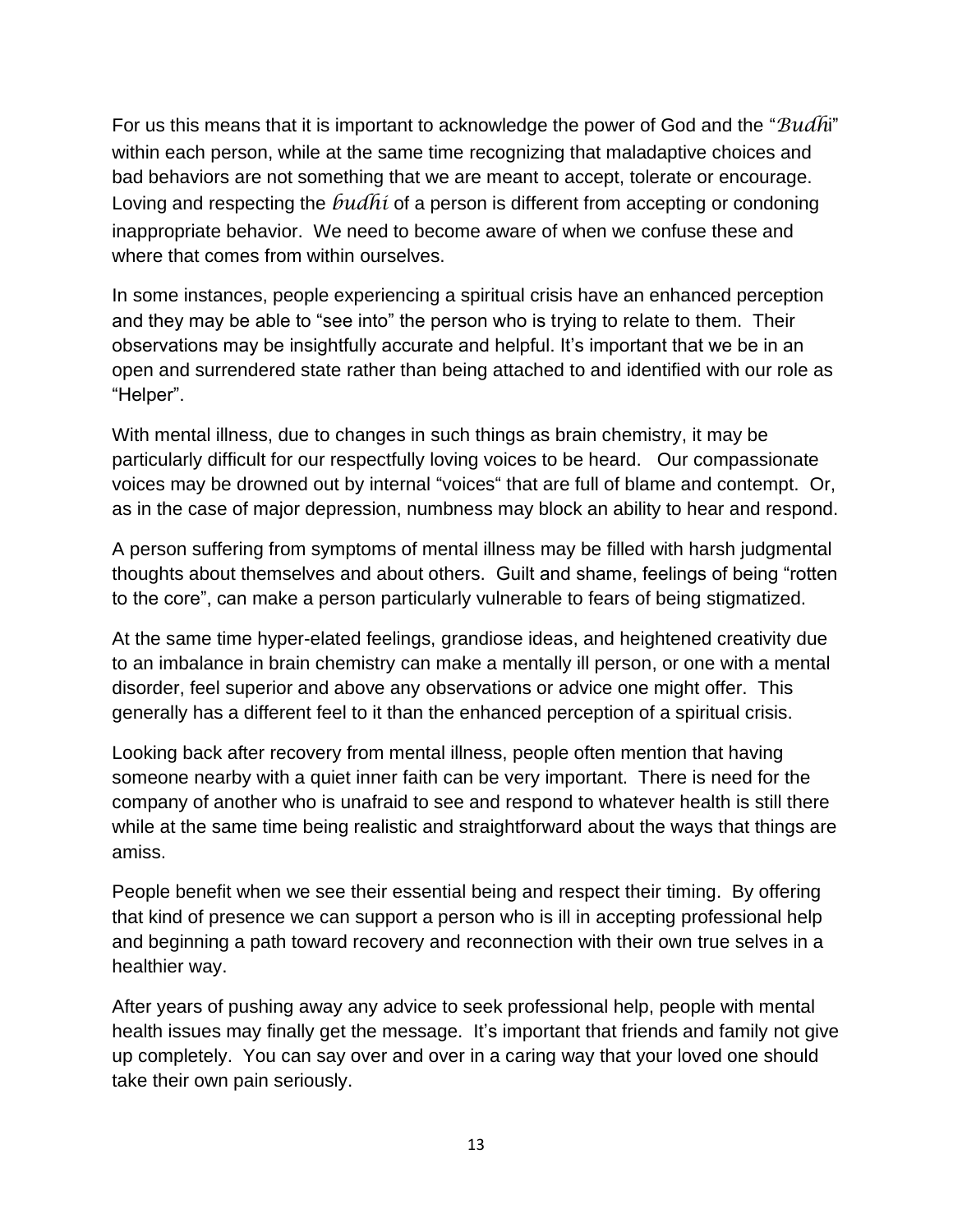However, part of what it means to be mentally unbalanced can be an inability or an unwillingness to recognize when one's own state is seriously "off." That can be part of how an illness is expresses itself. Eventually, as we continue to show our concern, something may touch the person we care about.

Yet it may be also be important to accept that you yourselves may not be the ones who will make the difference no matter what you do. Forgive yourself. One day a person struggling may be ready to hear, and it may come from someone who is perceived to be more neutral.

Subud groups and local helpers can make sincere efforts to be in touch and include, in some appropriate way, a person suffering from a mental illness, even if they cannot do latihan. We can do our best to lend support to family members and friends who may be bearing the burden of continuing to care for a person whose behaviors are difficult to live with. We should be aware that families can be thrown into crisis too. It isn't always easy to find appropriate professional care for someone who is mentally ill, mentally disordered, or addicted to drugs or alcohol. Families wrestle with a sense of responsibility and may feel blamed, shamed and frightened themselves. Knowing that in one's Subud group someone cares enough to check in now and then can be a comfort.

#### **10. Getting support for ourselves**

It helps to become aware of what gets touched within ourselves in the face of someone else's pain, or when trying to deal with an ill person's maladaptive choices and ways of behaving.

We are blessed to have our own latihan and can ask through prayer and testing for God's help and guidance in how to be when facing difficulties.

Helpers dewans on the local level are there to support members and one another. Regional, National and International Helpers are there to support groups when they are facing difficulties.

Reading about crises and about mental illnesses can be informing and comforting, helping to put things into perspective. For mental illnesses and disorders the DSM V contains professional definitions. For spiritual crises you can read, among other things, the end of Ibu Rahayu's talk, 02 SHF 4 in Sheffield, England , August 16, 2002. She gives a very good description of what a Subud crisis is about, the different kinds of crises and how we should be with someone in crisis.

Check the World Subud Association website and click the section on resources for helpers to see what is offered by the Subud Resource Planning Group on Mental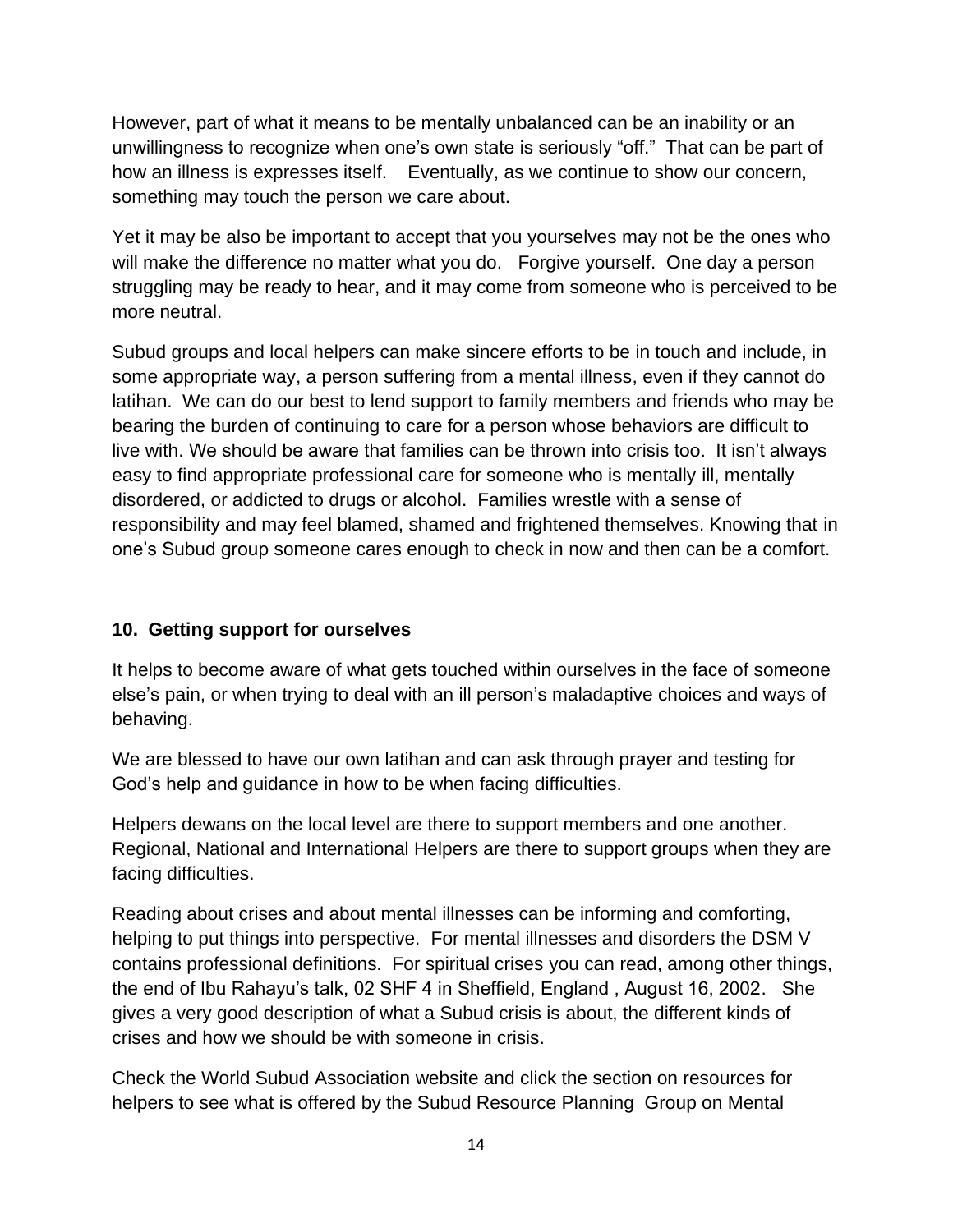Illness and Crises. As that site gets developed there will be more suggested references -- talks and letters by Bapak and by Ibu Rahayu, and sources describing the experience of having mental illnesses and spiritual crises as well as various approaches for being helpful. Eventually it is hoped that there may be a referral list of Subud professionals who are also helpers.

It can help to consult a professional counselor, psychologist or psychiatrist about how to make a referral or about how to manage your own feelings and boundaries. Having an experience of your own consulting a professional will help you know what a person you wish to refer may experience.

It's challenging to be with someone in pain, and to be with the pain and frustration that it may bring out in ourselves. You don't have to bear it alone!

Post script: I hope that God blesses us in our attempts to be helpful and forgives us for our mistakes. Please forgive me if any of these reflections and suggestions offend you in any way. I am reminded in writing this that there is always a tension between those things that call for our faith. We have a choice to surrender and trust in God --a greater wisdom than our own. When we remember that the power of God illuminates and enlivens all beings and all creation, we have faith in that Greater Wisdom which brings an inner patience and calm. And, we can welcome the learning that comes from making outer mistakes, noticing the consequences unfolding as a result of our actions or inaction. I hope we will remember to forgive ourselves for the moments in which we actually have more faith in our thinking, feelings and nafsus. We make different choices when we have more faith in those than in the *Budhi*. Yet often it is in the moments of forgetting our faith in God that we receive guidance. May we be open to inner guidance, learn to distinguish it from what comes from our fears and passions, and have the courage to bring God's guidance into our lives and our work and our relationships. We learn as we go! God bless you!

Suzanne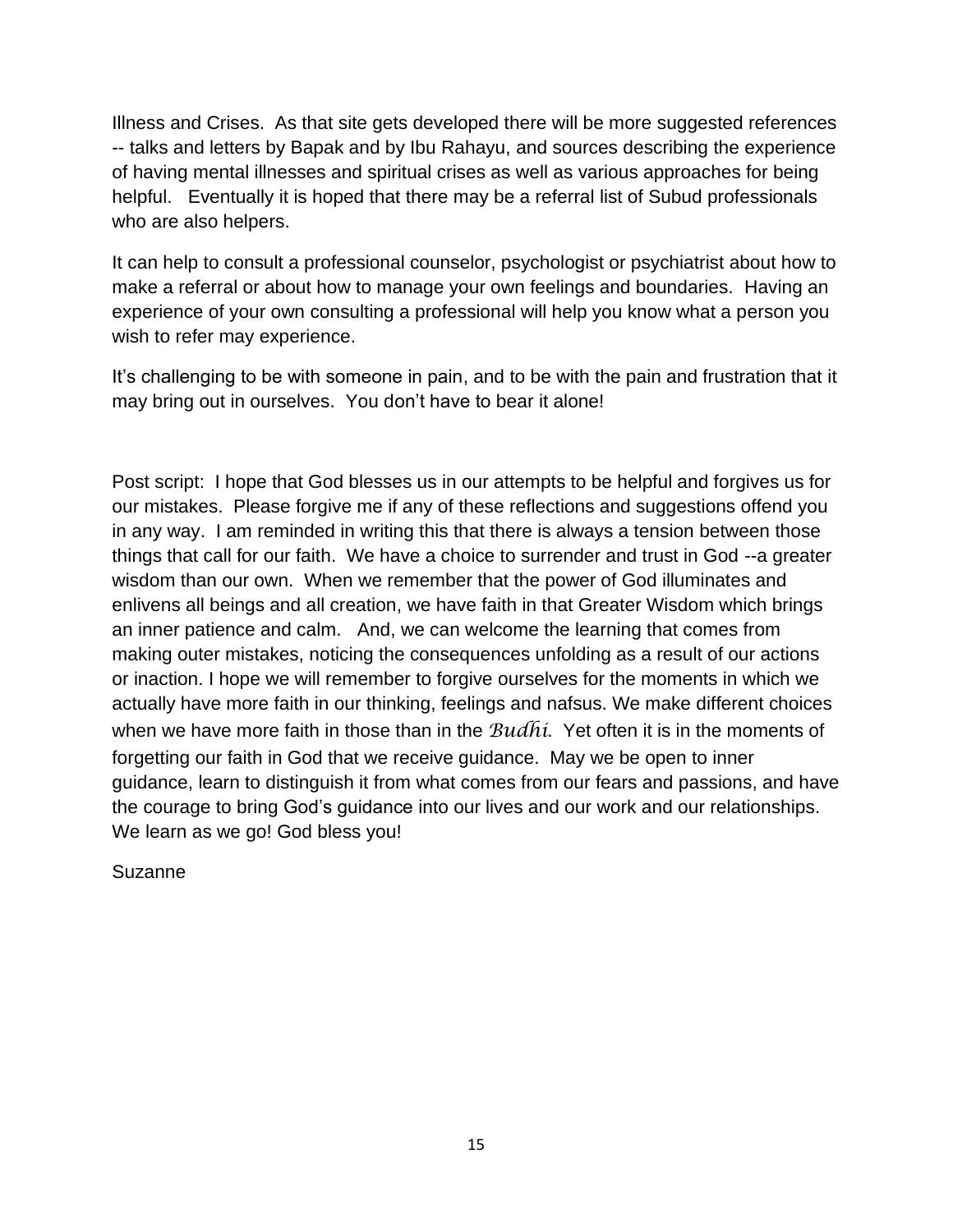#### **References to talks by Bapak and Ibu Rahyu**

Bapak's Talk to Men and Women, Christchurch, NZ, 1963 (regarding crises).

Ibu Rahayu's Talk to men and women, Sheffield, England, August 16,2002: 02 SHF 4 (regarding crises)

Ibu Rahayu, 16 CDK 1; and a letter dated August 14, 2017(regarding Mawas Diri)

Ibu Rahayu's Talk in Freiburg, Germany: 18 QFB 1 (regarding dhat, sifat, asma, and af'al)

Bapak's Talk to Members, Auckland, NZ, March 29, 1963: 63 AKL 2 (regarding how God's power changes something so that it develops itself without being worked on)

Ibu Rahayu, 13 CDK 3 ("sickness of the soul" has nothing to do with mental illness)

Bapak's Talk to Men and Women Detroit, MI, USA: 63 DTT 2 (regarding suicide)

Ibu Rahayu's Talk to Delegates Zone 1&2, Rangan Sari, 2012, 12 TLK 1 (regarding opening people too soon so they have a crisis, and regarding those who have the seeds of a mental disorder)

Ibu Rahayu, 12 TLK 02 (Regarding Helpers not having all the answers)

Bapak, 63 BCL 6 (Bapak answers a question regarding illness and purification)

#### **Other Suggested Subud Reference**s:

"Mental Illness, Crises, and the Latihan" by Matthew Moir, 2018

Advice and Guidance for Bapak's Helpers,

#### **Suggested Non-Subud References**

DSM-5 Diagnostic and Statistical Manual of Mental Disorders;

DSM-5 Overview (Quick Study Academic)

The Inner World of Mental Illness: A Series of First-Person Accounts of What it Was Like, by Bert Kaplan, Harper and Row Publishers, 1964

Breaking Open: Finding a Way Through Spiritual Emergency, edited by Jules Evans and Tim Read, published by Aeon Books, London, England, 2020, (This book contains first person accounts of non-Subud experiences of spiritual crises or emergencies.)\_